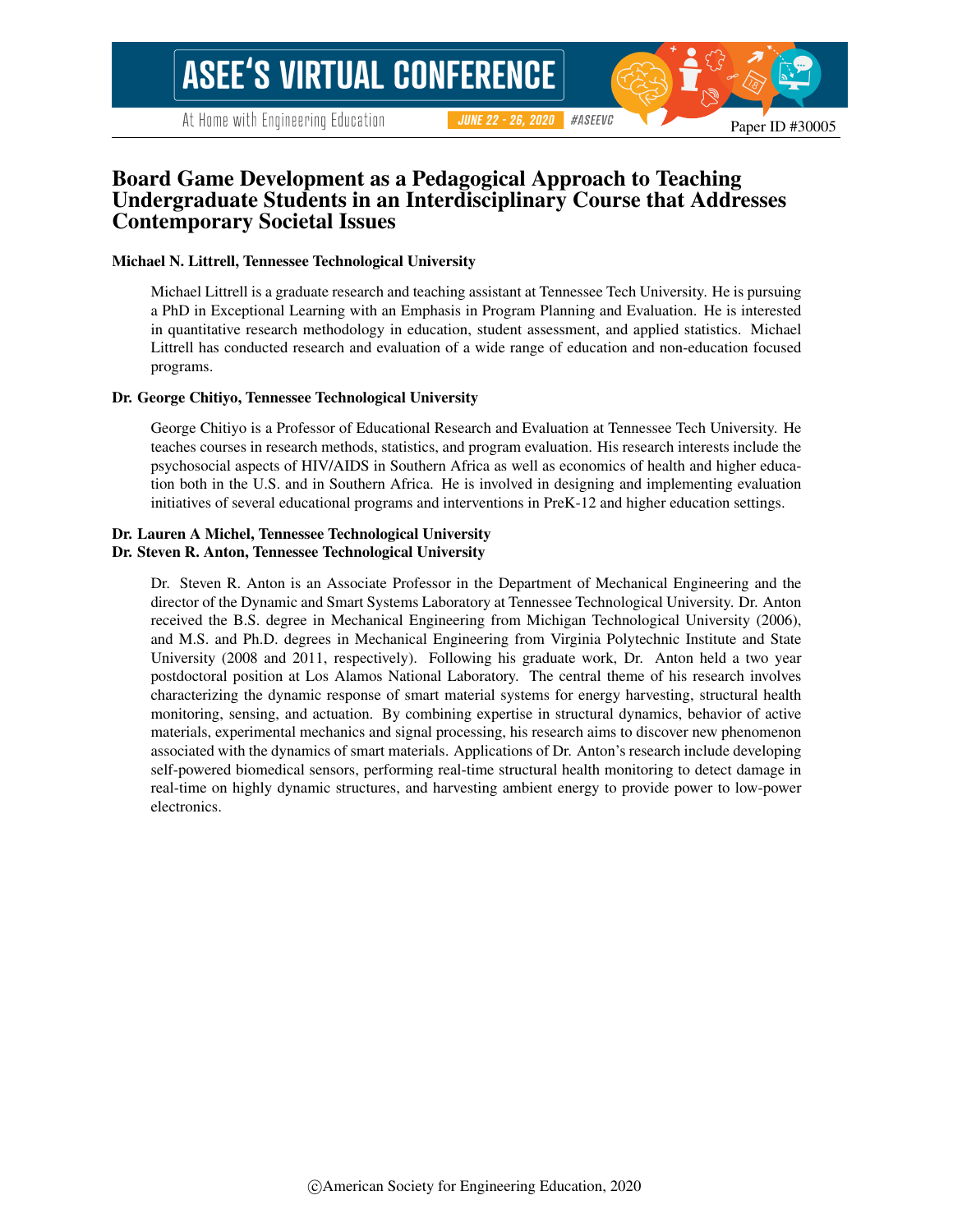# **Board Game Development as a Pedagogical Approach to Teaching Undergraduate Students in an Interdisciplinary Course that Addresses Contemporary Societal Issues**

#### **Introduction**

Note: This paper is about a work in progress.

Positively engaging students and facilitating meaningful content connections in the classroom is vital to successful learning [1, 2]. Specific to undergraduate education in modern times, this engagement is not a one-size-fits-all approach. Instead, it is perhaps characterized by more openended learning experiences that promote discovery and the formation of learning associations across a spectrum of content areas [3].

Board games are extremely popular amongst younger generations with annual sales topping \$9 billion [4]. It has been theorized in the literature that board games are an ideal medium for teaching course content as it helps to form a common language between instructors and students [5]. Similar to the scientific method, observations that players make during the game will guide their interpretations and resulting decision making that hopefully leads to increased efficiency and player advantage. Frequently, studies have sought to examine board game play as a teaching tool for science [5, 6, 7, 8] and it was thought that experiencing this tool firsthand could provide the course professors with knowledge of its merits and limitations.

#### **Characterization of the paper**

This paper reports the development and implementation of a new course that utilized board game play, deconstruction, and design together as a novel pedagogical approach, and discusses the evaluation results to provide insight on the approach. This course and its evaluation were meant to be exploratory and serve to provide a first-glance at a potentially promising instructional technique. The research presented could potentially be considered akin to *action research* though not formally so. As it is exploratory and in the early stages of development, it has not yet been situated in the literature or within any broader educational frameworks. It has also not been formally compared to other teaching methods at this stage of the exploratory process. The evaluation of this course and its delivery made use of self-report surveys filled by the students and the authors acknowledge the limitations of this approach. While surveys can provide insightful, reliable, and valid data, the results yielded from them would need to be cautiously interpreted to avoid making erroneous conclusions [9]. More typical measures of student performance (i.e., tests) were not given to students. Instead, student performance was explored from the perspectives of the students via survey questions. As such, the authors make no claims as to the actual effectiveness of the methods used in terms of student performance. All data provided are meant to illustrate our experience with the approach to the course. The research presented could be significant in that it (a) informs other practitioners about an approach to using board game play, deconstruction, and design as an instructional tool, and (b) it could guide further explorations of the method, either by these authors or other researchers.

#### **Description of the pedagogical approach and assessment methods**

A new interdisciplinary team-taught course was developed by the Departments of Earth Sciences and Mechanical Engineering at the authors' university employer that explored board game deconstruction and development as a pedagogical method to engage undergraduate honors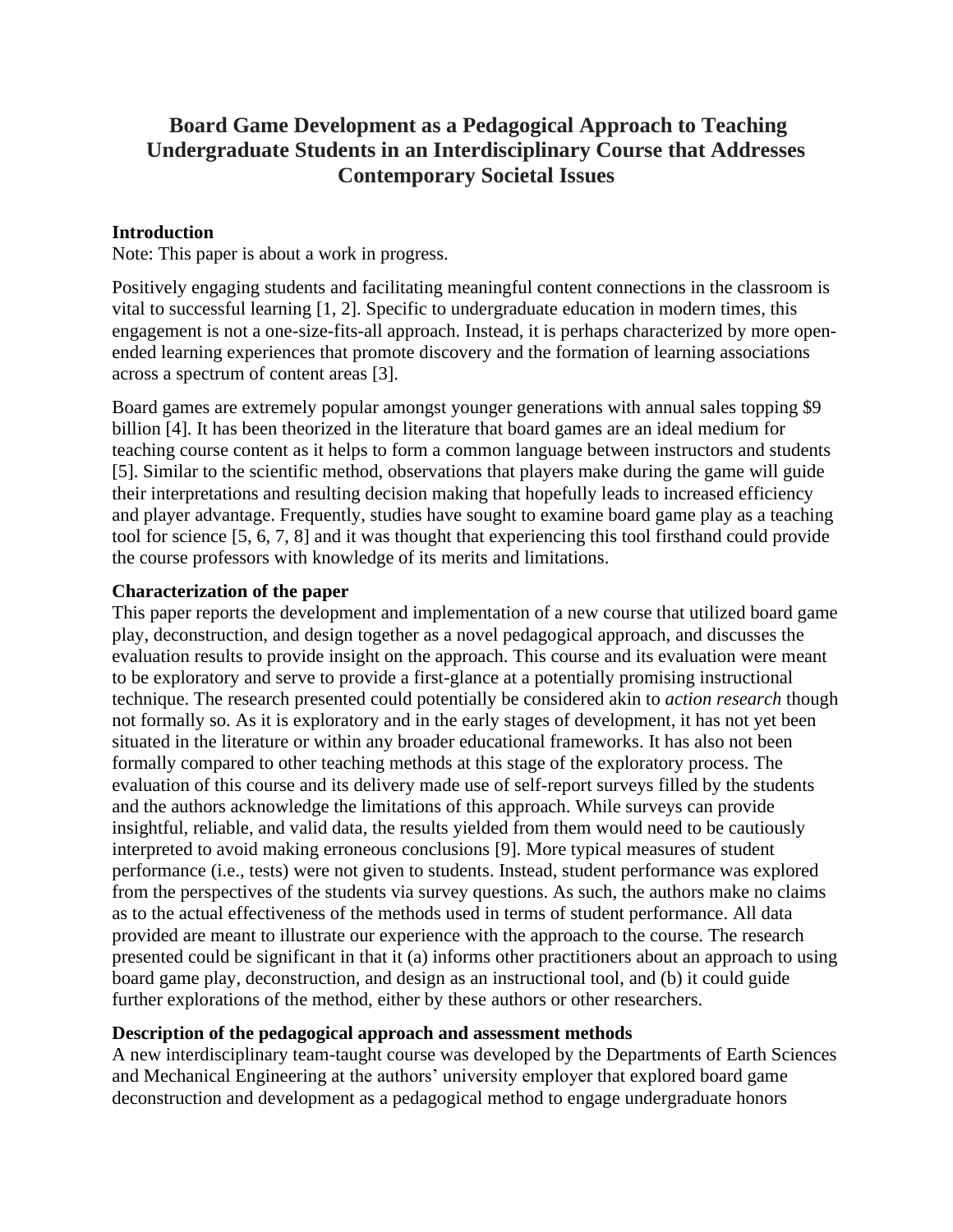students. To this end, a one semester curriculum was devised and taught to students in the Fall academic semester of 2019. Students were taught scientific content related to climate change and its potential impacts on a variety of former civilizations including the Maya, the Mongols, and the Ancestral Puebloans. Students were asked to extrapolate lessons learned from these past events to consider how climate change may affect societies today. Board game design mechanics were also taught via weekly board game sessions conducted inside and outside of class where students both played and deconstructed the mechanics of the games experienced. In the latter part of the course, a major course project was assigned in which four teams of students in conjunction with graphic design students developed unique games meant to teach others about climate change and civilization collapse. Specific game mechanics were not prescribed; instead, student teams were encouraged to explore a variety of mechanics and design elements that best suited their chosen audience and game theme. In addition to this final board game product, students wrote a reflective paper to (a) explain how the board game accomplished the goal of teaching its target audience about climate change and/or civilization collapse, and (b) what the students felt they learned by being asked to create a final board game product for the course compared to a more traditional means of assessment such as a final exam. The pedagogical approach was designed to be a multifaceted and immersive experience to facilitate student engagement. In pursuit of this objective, a field trip was taken to tour the Cahokia Mounds Historic Site, an example of an ancient collapsed civilization in the United States. Weekly readings in the textbooks *The Great Warming: Climate Change and The Rise and Fall of Civilizations* by Brian Fagan and *1177 B.C.: The Year Civilization Collapsed* by Eric Cline were assigned and subsequently discussed in class.

The objective of the final board game project was for student groups to create a fully functioning board game that would teach about climate change and civilization collapse. This final project made with the assistance of graphic design students from the College of Fine Arts, required that each group turn in a completed game that was placed in a box with all of the required pieces. Each group had to write and submit a well-written rule book that could be used to teach someone how to play the game. The final paper portion of the assignment was meant for students to communicate how they thought their board game accomplished the goal of educating their target audience about climate change. Also, it was asked that students write about what they felt they gained from the board game creation process compared to studying for a traditional final exam.

In order to provide a succinct understanding of what the students were working towards in this class, the three stated objectives from the course syllabus are included here:

#### *1. Understand the boundary conditions that drive the climate system*

*2. Critically think about what role climate change has played in the collapse of past civilizations, and how it may cause future "civilizations" to collapse.*

#### *3. Take gained knowledge from the course and show collaboration and teamwork to apply to the design and creation of a board game to teach your target audience what you have learned.*

Since the class was run through the Honors program, the 16 students who enrolled in the course represented a cross-section of university programs and were not just engineering or science students. Students reported that their major was located in the following colleges: Arts and Sciences ( $n = 7$ ), Engineering ( $n = 5$ ), Business ( $n = 2$ ), Agriculture and Human Ecology ( $n = 1$ ), and Music and Fine Arts  $(n = 1)$ . Of those who reported, their classification is as follows: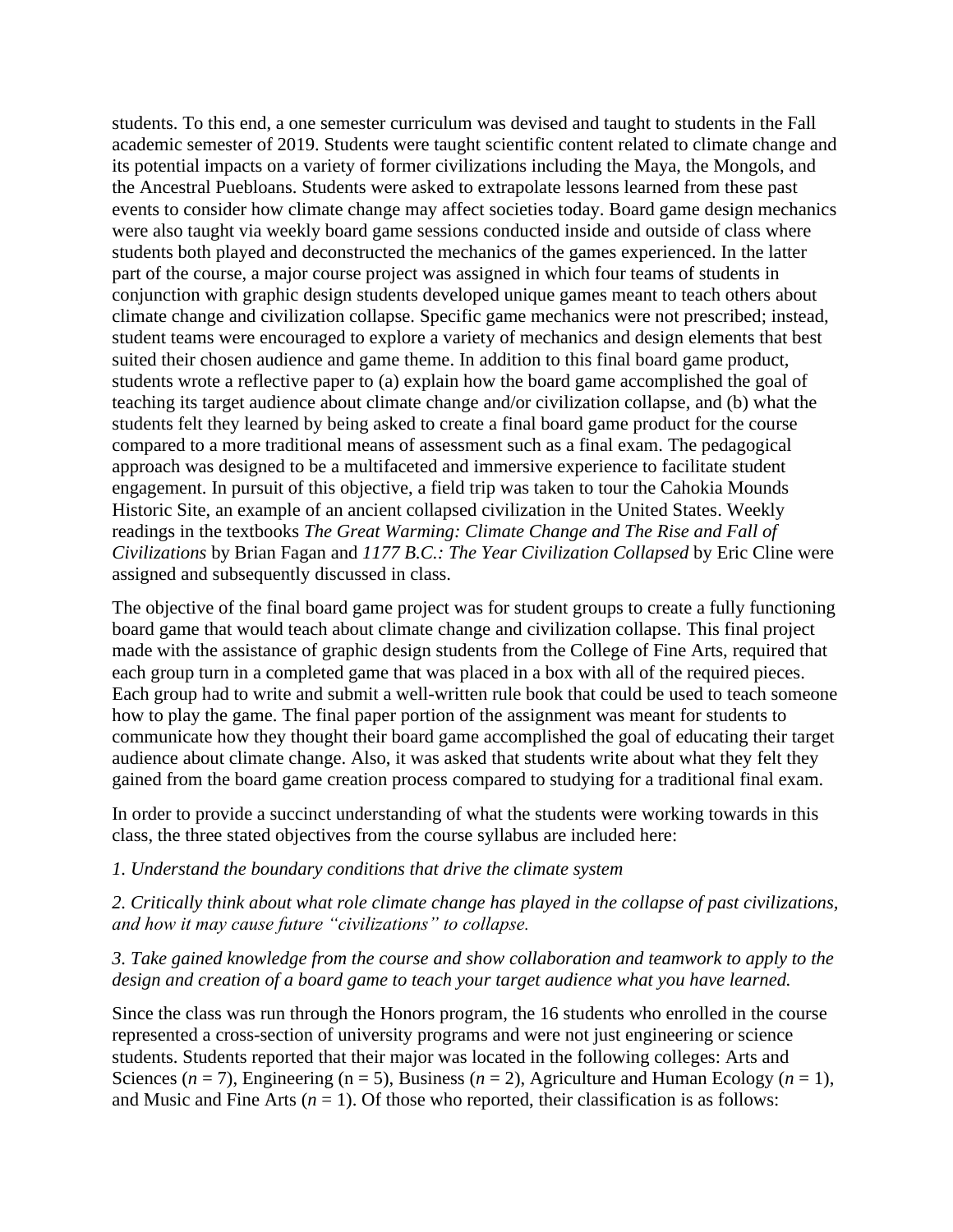|                             | Male | Female | Total |
|-----------------------------|------|--------|-------|
| Engineering                 |      |        |       |
| <b>Arts and Sciences</b>    |      |        |       |
| <b>Business</b>             |      |        |       |
| Agriculture & Human Ecology |      |        |       |
| Music & Fine Arts           |      |        |       |
| Total                       |      |        |       |

**Table 1. Crosstabulation of Student Gender and College Major**

Sophomore  $(n = 2)$ , Junior  $(n = 6)$ , Senior  $(n = 7)$ . The class was made up of seven males and nine females. Table 1 shows a cross tabulation of major by gender.

Evaluation of the pedagogical approach used in this course was conducted holistically by two researchers from the College of Education. Two survey instruments were used and administered electronically via Qualtrics. One comprehensive survey was given at the end of the semester. It was comprised of 16 closed-ended response options, and two open-ended questions about (a) the best parts of the course and (b) what needed improving according to the students. The constructs measured were content knowledge, teamwork, and instructional strategies. The other survey instrument was administered before and after the content of the course was taught in September and December, respectively. Observations were conducted at least monthly to inform the researchers about the class meetings firsthand. Also, one day of approximately eight hours was spent playing the student-produced board games with the course professors. The first-hand information gained from the reflective papers was also analyzed using thematic analysis and included in the findings presented in this paper. Presented in the following sections are some of the results of the surveys and first-hand information from the reflective papers that are informative to the understandings sought by the researchers and course creators.

## **Survey data and discussion: findings from the course evaluation**

## **Content knowledge**

The survey item shown in Figure 1 was part of the comprehensive instrument administered at the end of the course where students were asked about their perception of the knowledge they gained through participation in the course. Displayed are the first series of statements where students were asked about their level of agreement with statements related to content knowledge. They were also given the option to not respond or to neither agree nor disagree in order to mitigate bias. Figure 1 shows the combined disagree and agree response (strongly or somewhat) totals. The majority reported that the course helped them across all items included. The largest percentages of agreement were seen for items one and two (94%) which seems to indicate that the students perceived the course to be successful in meeting its primary objectives concerning an increased understanding of climate change and collapsed civilizations of the past. It should be noted that this particular block of questions did not ask exclusively about the final board game project so this acquired content knowledge could be the result of any instructional methods used (singular or in combination).

The next survey item on the comprehensive survey (Figure 2) is a group of statements focused on the students' understandings and knowledge of central course concepts. Presented in Figure 2 are the top-two response options for both the pretest and posttest. Larger percentages of students reported a proficient or advanced understanding on the posttest compared to the pretest. This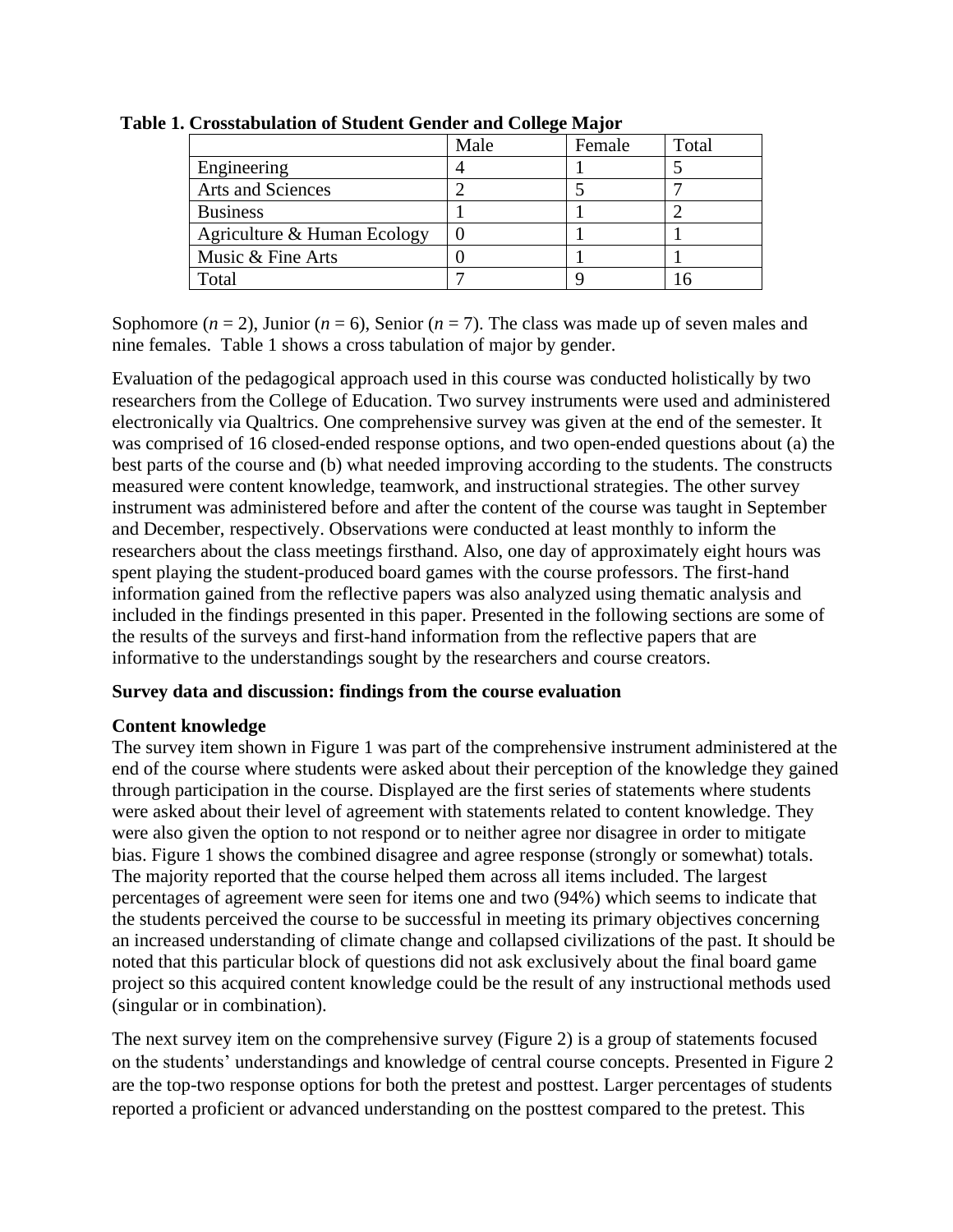## **Figure 1. Content Knowledge Gained**  $(n = 16)$



increase could be due to any of the teaching strategies employed and indicates that the course was effective at teaching content according to the students.

The pretest and posttest survey item presented in Figure 3 consisted of statements with a closed binary response option (*yes* or *no*). This survey item was meant to ask students about their perceptions of their content knowledge before and after the course. Positive (*yes*) responses increased from the pretest to posttest on all statements except one. Similar to the findings presented in the survey items shown in Figure 1 and Figure 2, this suggests that the course was effective at teaching the intended content.

## **The final board game project**

Shown in Figure 4 are the results of the comprehensive survey item that asked students about their perceptions of the final paper and board game project. The survey items with the highest percentage of agreeance were numbers two and four (56%). More than half of the students indicated the final project helped them to (i) *critically think about what role climate change has played in the collapse of past civilizations* and (ii) *understand how scientists reconstruct climate records from the past.*

## **Instructional strategies**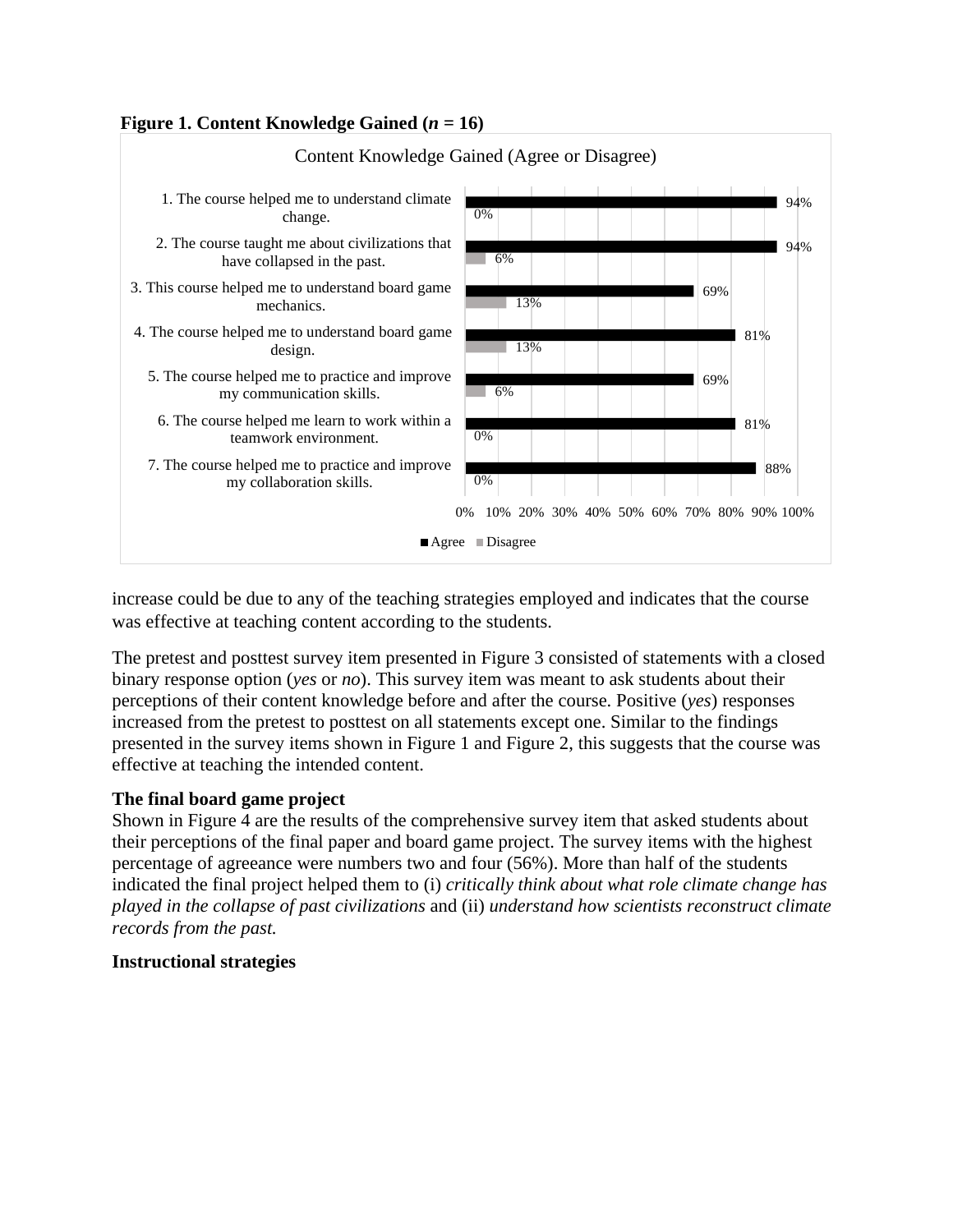# **Figure 2. Pretest and Posttest Understanding**  $(n = 16)$



Proficient or Advanced Understanding Before and After the Course

Figure 5 shows a comparison of seven different instructional methods used during the course. Students indicated that the most beneficial strategies were class discussion and lecture while the strategies that incorporated board game play were viewed as beneficial, but not quite as much as the top-two. This could be for a variety of reasons such as the uniqueness of the experience of learning with board games compared to more traditional methods. Asked about their level of engagement with the final board game project, the majority of students (70%) indicated that they were highly engaged.

## **Best aspects of the course – final project**

Students were asked about what they perceived to be the best parts of the course. Many of the commenters mentioned the board game aspect of the course as being their favorite part. This perhaps speaks to the broad appeal of board games and their potential as an educational method. Particularly revealing was the comment where the student indicated that learning with board games helped them be more open to the course content as it helped reduce stress via its hands-on nature. Some of the insightful responses are bulleted below.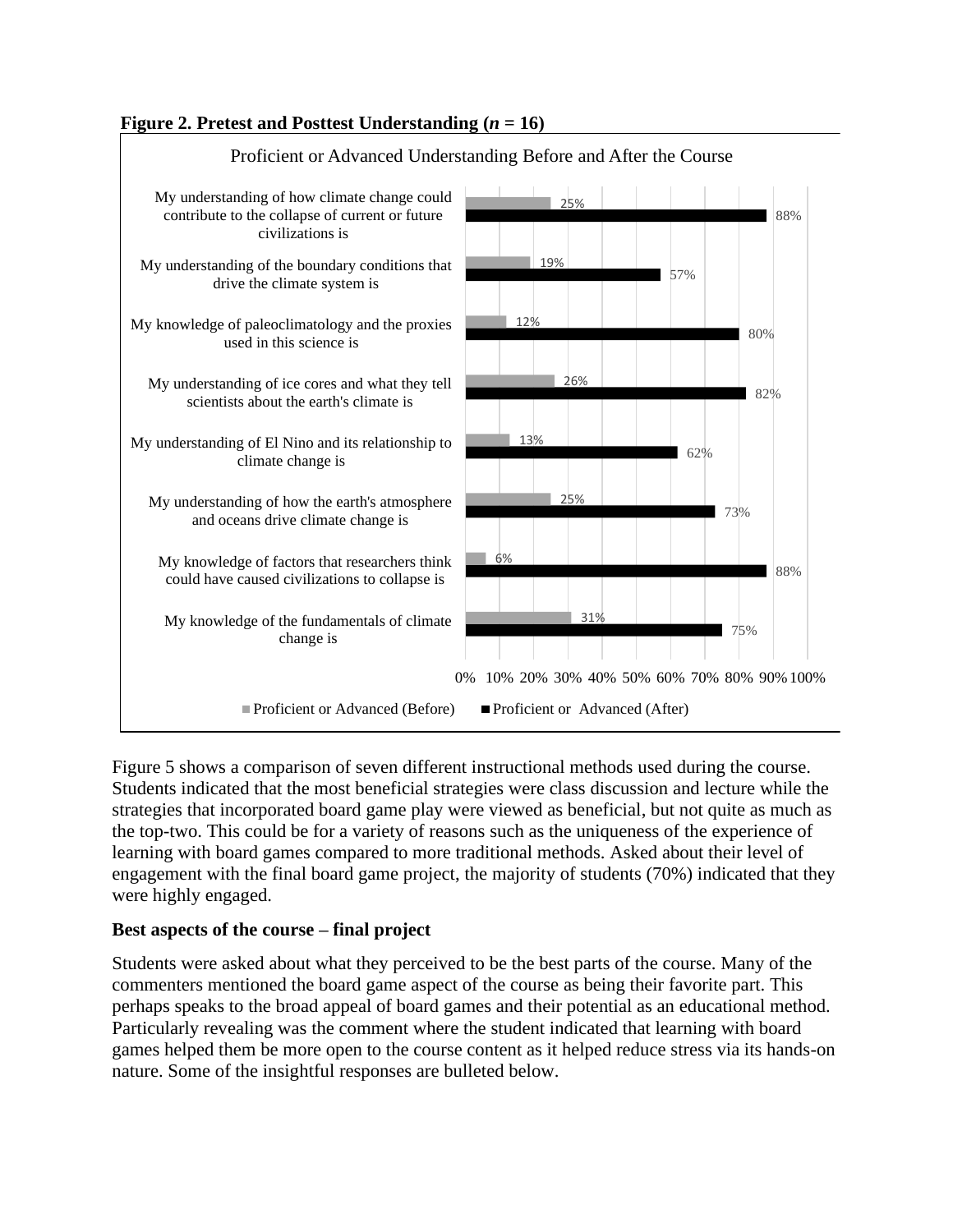

# **Figure 3. Pretest and Posttest Knowledge (***n* **= 16)**

- *The best aspects of the course, in my opinion, were the sessions in which we were able to spend a lot of good time playing board games, and then re-convening and discussing these mechanics in detail and analyzing what they brought to the gameplay…*
- *One of the best aspects of the course was learning about the different board games that I had never played before. Before this class, I had really only played board games that were quite basic, and known by almost everyone. However, through this class, I learned of several other board games which I had never played which I enjoyed…*
- *…I really enjoyed the board game element, obviously, as it not only exposed me to more games, but it also gave me a lot of confidence in the fact that I can say I created a board game in this way. The moment I noticed how the concepts we were learning in class connected to a board game idea I had was SUPER exciting. This content is not something I have ever truly cared about or been interested in, and if the final or any other assignments had not been so hands-on, I would have undoubtedly been a lot more stressed and a lot less open to accepting the content presented…*

## **Suggestions for improving the course**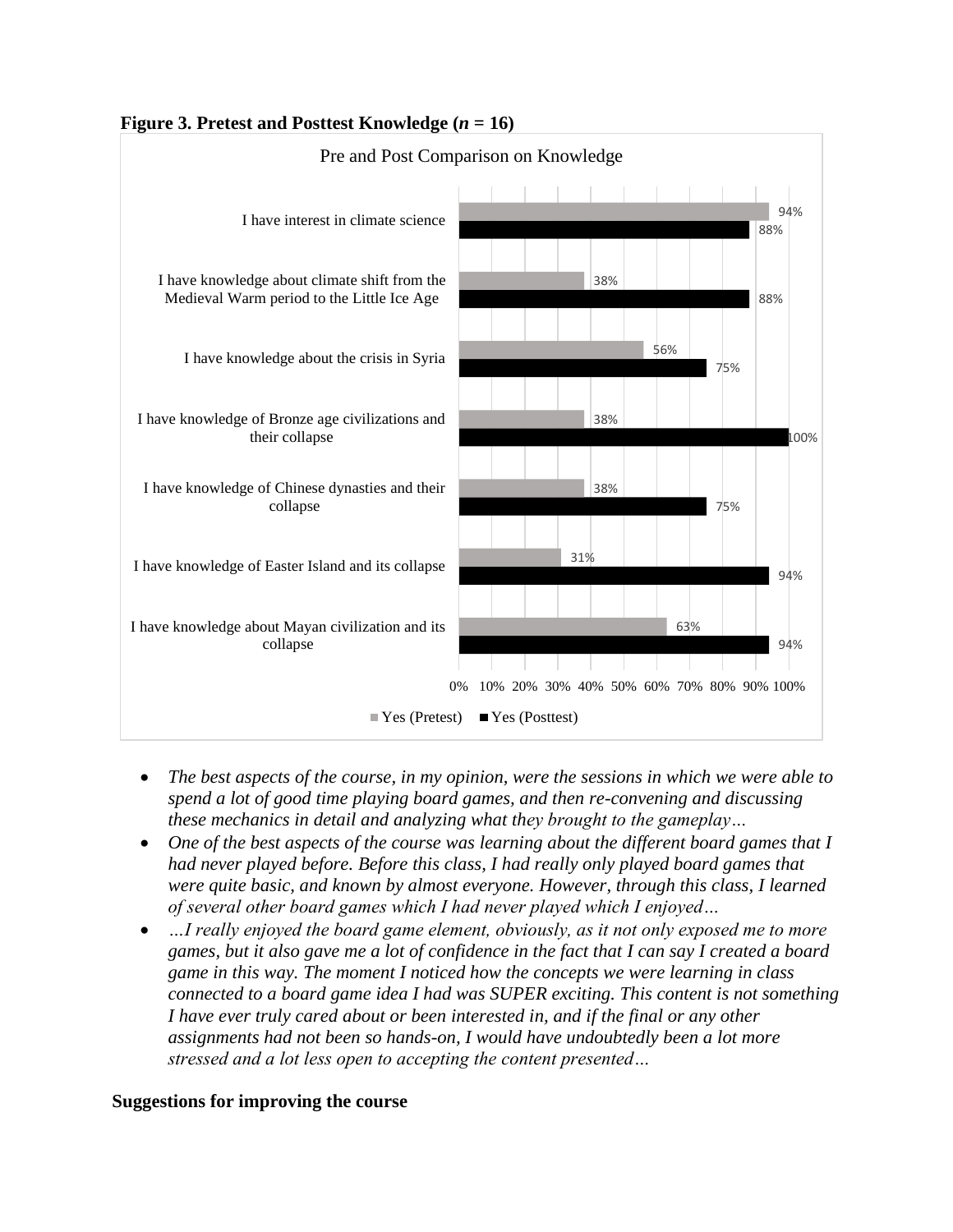# **Figure 4. Final Paper and Project Perceptions**  $(n = 16)$



In contrast to the positive sentiments expressed about the board game creation aspect of the course are the following comments made about what could be improved.

- *I believe the board games we made could have taught content more if we had started to create them earlier in the semester as well, having more time to change and adapt them rather than rushing to create something that made a little bit of sense.*
- *I feel as though other groups who were not a part of our project should not get to peer evaluate us since they may develop a bias for a how a board game "should be" because of their own designs.*
- *More focus on proper board game design. Proper allocation of time and resources to both aspects of the class (read: more time for board game design and the final project)*

## **Students' reflections**

The selected responses below are in response to the following question they were asked to address on their final reflective paper: "*How does your target audience learn about the effects of climate change and/or the collapse of civilizations through playing your game?"* These insightful responses show that students were making connections between the content of the course and the board game creation process.

• *Perhaps my personal favorite element of the game is connected with its very nature and purpose: cooperation. This game could have easily been adjusted to become competitive, in which each resource is racing against the others to save their civilization first, perhaps even through sabotaging opponents. However, while civilizations did indeed clash and will undoubtedly continue to, this is not the lesson we are hoping to communicate. Rather, it was our hope that [our game] shows the interconnectedness of civilizations and how relying on trading and working together can sometimes lead to the ultimate success,*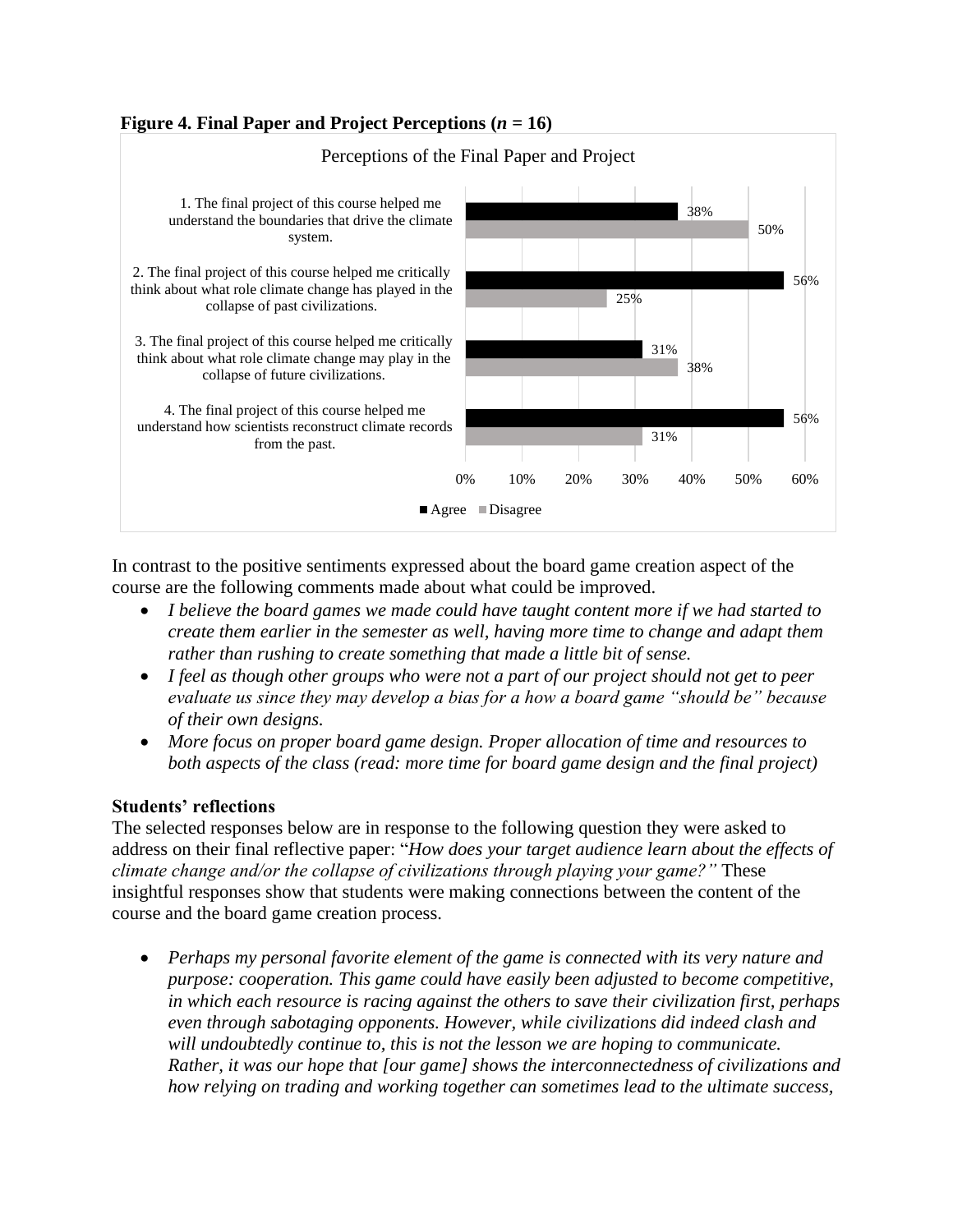

**Figure 5. Course Delivery Method Comparison**  $(n = 16)$ 

*while other times it still is not enough to combat the unpredictability of both climate and complexity.*

- *After playing this game our target audience will hopefully have a better understanding of the cause and effect relationship that climate can have on how a civilization survives. They should also have a better understanding of who the Mongols are and what their lifestyle was like… While working on the game I got a much better understanding of the different cause and effect relationships that climatic events can have on civilizations. When we were writing out scenarios for the cards in our game that show how this relationship can be damaging, helpful or neutral it really helped me fully understand the concept more.*
- *Throughout the course of this class, the depth of my understanding in regards to the causes and ramifications of climate and climate change have been greatly expanded. While in most courses tests and quizzes are how "success" is valued, the designation of grading to be largely linked to the development of a game greatly enhances the ideas in my mind. Rather than studying in a pseudo-mindless manner for tests that cover extensive material only to forget the large majority of it within a few weeks, the necessary thinking and creativity which results from creating a game is much harder to forget. Indeed, there are many more positive memories and moments which can be associated with the production and play of a game than, say, a standard final exam.*

## **Conclusions**

Board game-based instruction seems to be enjoyable for students. Incorporating board game creation into course teaching appears to be a promising way for students to engage with content in a way that that they might not otherwise do. Genuine connections can potentially be formed between the course content and the learner when he or she feels responsible for a hands-on, functioning product created with a well-meaning purpose (i.e., to educate others about climate change). The promising illustrative data presented in this paper seems to point to further exploration being justified. Potential next steps for this research could be: (a) to take the class created games into an educational environment and measure their impact on their target audience, (b) to test students for content mastery and compare it with the results of other